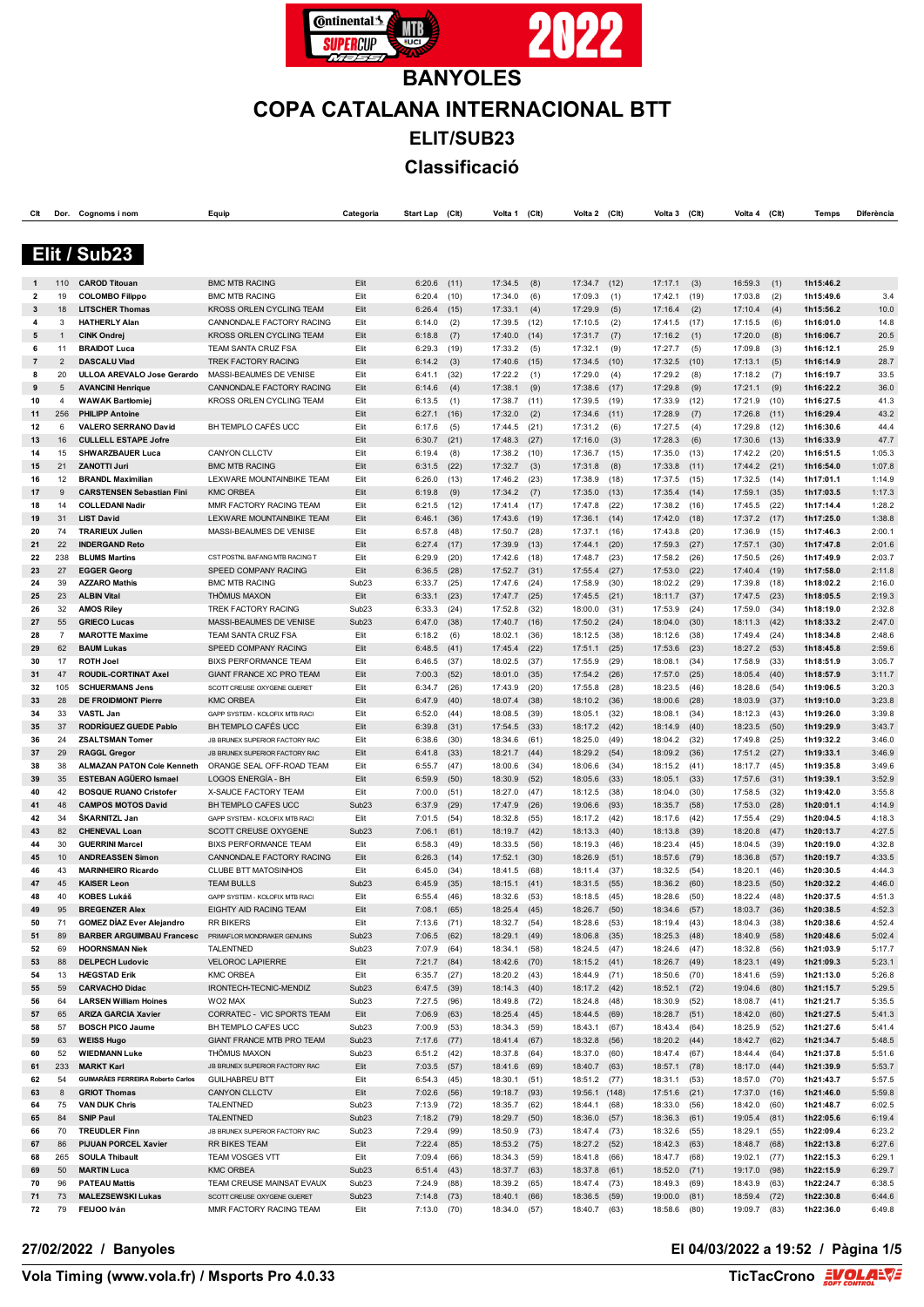

| Clt        | Dor.       | Cognoms i nom                                         | Equip                                                        | Categoria                              | Start Lap                     | (Clt)          | Volta 1                        | (C <sub>It</sub> ) | Volta 2 (Clt)                  |              | Volta 3                        | (Clt)          | Volta 4                        | (Clt)        | Temps                  | Diferència         |
|------------|------------|-------------------------------------------------------|--------------------------------------------------------------|----------------------------------------|-------------------------------|----------------|--------------------------------|--------------------|--------------------------------|--------------|--------------------------------|----------------|--------------------------------|--------------|------------------------|--------------------|
| 73         | 100        | <b>MONTEIL Lubin</b>                                  | TEAM LOZÈRE CYCLISME                                         | Sub <sub>23</sub>                      | 7:35.9                        | (109)          | 19:00.6                        | (77)               | 18:48.6                        | (75)         | 18:36.0                        | (59)           | 18:45.5                        | (65)         | 1h22:46.6              | 7:00.4             |
| 74         | 60         | <b>BENOIT Igoulem</b>                                 | MASSI - BEAUMES DE VENISE                                    | Elit                                   | 7:16.5                        | (76)           | 18:27.7                        | (48)               | 18:44.7                        | (70)         | 18:56.9                        | (77)           | 19:30.9 (111)                  |              | 1h22:56.7              | 7:10.5             |
| 75         | 92         | <b>BIESTERBOS Frits</b>                               | <b>TALENTNED</b>                                             | Sub <sub>23</sub>                      | 7:10.3                        | (67)           | 18:48.3                        | (71)               | 19:00.6                        | (84)         | 19:02.4                        | (83)           | 19:02.4                        | (78)         | 1h23:04.0              | 7:17.8             |
| 76<br>77   | 263<br>291 | <b>ZARAGOZA Anthony</b><br><b>DUQUESNE Rémy</b>       | <b>TEAM VOSGES VTT</b><br><b>VCA ANJOS ASTERION</b>          | Elit<br>Elit                           | 7:24.5<br>7:26.9              | (87)<br>(94)   | 19:07.6<br>19:03.5             | (82)<br>(80)       | 18:45.9<br>18:36.2             | (72)<br>(58) | 19:03.3                        | (84)           | 18:48.3<br>19:14.0             | (66)         | 1h23:09.6<br>1h23:16.0 | 7:23.4<br>7:29.8   |
| 78         | 99         | PEREZ RODRIGUEZ Juan Luis                             | <b>FASTER WEAR TEAM CD</b>                                   | Sub <sub>23</sub>                      | 7:29.0                        | (98)           | 19:09.0                        | (84)               | 19:05.0                        | (90)         | 18:55.4<br>18:52.8             | (75)<br>(73)   | 18:48.6                        | (94)<br>(67) | 1h23:24.4              | 7:38.2             |
| 79         | 80         | <b>HOLZER Roman</b>                                   | <b>THÖMUS MAXON</b>                                          | Sub <sub>23</sub>                      | 7:25.5                        | (92)           | 19:03.2                        | (79)               | 18:54.0                        | (78)         | 19:05.6                        | (85)           | 19:01.1 (74)                   |              | 1h23:29.4              | 7:43.2             |
| 80         | 97         | <b>DESBIENS Killian</b>                               | <b>VELOROC LAPIERRE</b>                                      | Sub <sub>23</sub>                      | 7:43.2 (121)                  |                | 19:14.5                        | (88)               | 18:40.9                        | (65)         | 18:36.4                        | (62)           | 19:22.2 (106)                  |              | 1h23:37.2              | 7:51.0             |
| 81         | 237        | <b>HUDYMA Sasha</b>                                   | CST POSTNL BAFANG MTB RACING T                               | Sub <sub>23</sub>                      | 8:03.2 (160)                  |                | 19:26.2                        | (98)               | 18:39.6                        | (62)         | 18:46.3                        | (66)           | 18:58.2 (71)                   |              | 1h23:53.5              | 8:07.3             |
| 82         | 77         | <b>CHAMBEYRON Luuk</b>                                | MISTRAL ADVENTURA                                            | Elit                                   | 7:20.1                        | (82)           | 19:10.0                        | (85)               | 19:07.6                        | (95)         | 19:09.0                        | (87)           | 19:11.0                        | (89)         | 1h23:57.7              | 8:11.5             |
| 83         | 121        | PÉREZ MARTÍNEZ Luis Francisco KENZA TEAM              |                                                              | Sub <sub>23</sub>                      | 7:28.2                        | (97)           | 19:20.5                        | (95)               | 19:02.7                        | (88)         | 19:06.8                        | (86)           | 19:03.0                        | (79)         | 1h24:01.2              | 8:15.0             |
| 84<br>85   | 94<br>51   | CRUZ João<br><b>AUVIN Clément</b>                     | AXPO/ FIRSTBIKETEAM/ VILA DO C<br>TEAM HORIZON MONTLUCON     | Sub <sub>23</sub><br>Elit              | 7:26.4<br>7:25.1              | (93)<br>(89)   | 19:02.0<br>19:12.0             | (78)<br>(87)       | 19:11.8<br>19:07.5             | (98)<br>(94) | 19:15.7<br>19:11.0             | (92)<br>(90)   | 19:08.2<br>19:09.9             | (82)<br>(85) | 1h24:04.1<br>1h24:05.5 | 8:17.9<br>8:19.3   |
| 86         | 101        | ZILSE Jan-Ole                                         | <b>ROSE RACING TEAM</b>                                      | Sub <sub>23</sub>                      | 7:37.7                        | (112)          | 19:15.2                        | (89)               | 18:54.2                        | (79)         | 19:09.9                        | (88)           | 19:10.1                        | (86)         | 1h24:07.1              | 8:20.9             |
| 87         | 131        | <b>CALDERÓN BERNALDEZ Joan</b>                        | <b>CICLES SERRANO</b>                                        | Elit                                   | 7:47.3                        | (129)          | 19:30.9                        | (101)              | 18:54.5 (80)                   |              | 18:54.2                        | (74)           | 19:01.7                        | (75)         | 1h24:08.6              | 8:22.4             |
| 88         | 41         | <b>LE NY Benjamin</b>                                 | TEAM CREUSE MAINSAT EVAUX                                    | Elit                                   | 7:05.0                        | (59)           | 19:17.1                        | (91)               | 19:16.1                        | (105)        | 19:34.2                        | (111)          | 19:02.0                        | (76)         | 1h24:14.4              | 8:28.2             |
| 89         | 107        | <b>MOYA CLAPERA Gerard</b>                            | <b>BIKING POINT</b>                                          | Elit                                   | 7:19.3                        | (81)           | 19:04.0                        | (81)               | 19:06.5                        | (92)         | 19:27.4                        | (105)          | 19:18.3 (100)                  |              | 1h24:15.5              | 8:29.3             |
| 90         | 68         | RAMÍREZ DE ARELLANO Jose Miguel                       | BH TEMPLO CAFÉS UCC                                          | Sub <sub>23</sub>                      | 7:15.4                        | (74)           | 19:11.2                        | (86)               | 19:17.4 (109)                  |              | 19:20.5                        | (97)           | 19:14.7                        | (95)         | 1h24:19.2              | 8:33.0             |
| 91<br>92   | 200<br>108 | <b>POTTIER Raphaël</b><br><b>CATEURA JORDAN Martí</b> | OMNIUM CYCLISTE RAPHAËLOIS<br>IRONTECH - TECNIC - MENDIZ - A | Sub <sub>23</sub><br>Sub <sub>23</sub> | 7:50.4<br>7:25.2              | (135)<br>(90)  | 19:21.6<br>19:17.2             | (97)<br>(92)       | 18:57.3<br>19:13.0 (101)       | (82)         | 18:56.2<br>19:10.7             | (76)<br>(89)   | 19:16.2<br>19:17.0             | (97)<br>(98) | 1h24:21.7<br>1h24:23.1 | 8:35.5<br>8:36.9   |
| 93         | 195        | <b>MORELL COLL Aniol</b>                              | X-SAUCE FACTORY TEAM                                         | Sub <sub>23</sub>                      | 8:00.2                        | (154)          | 19:38.9                        | (107)              | 18:48.8                        | (76)         | 18:44.9                        | (65)           | 19:18.7                        | (101)        | 1h24:31.5              | 8:45.3             |
| 94         | 76         | <b>SELLÉS PARDO Victor</b>                            | <b>CYCLIC TEAM</b>                                           | Elit                                   | 7:27.1                        | (95)           | 19:29.8                        | (100)              | 19:16.8 (107)                  |              | 19:17.8                        | (95)           | 19:00.9                        | (73)         | 1h24:32.4              | 8:46.2             |
| 95         | 185        | <b>CUELLAR ALONSO Adria</b>                           | <b>BSIX-JORMAT</b>                                           | Sub <sub>23</sub>                      | 7:36.8                        | (111)          | 19:20.5                        | (95)               | 19:13.9 (103)                  |              | 19:20.5                        | (97)           | 19:10.2                        | (87)         | 1h24:41.9              | 8:55.7             |
| 96         | 66         | ROCHA João                                            | <b>BTT GARDUNHA</b>                                          | Elit                                   | 7:10.6                        | (68)           | 19:08.4                        | (83)               | 19:16.7 (106)                  |              | 19:44.6                        | (128)          | 19:35.1 (114)                  |              | 1h24:55.4              | 9:09.2             |
| 97         | 135        | <b>RIBOULET Alex</b>                                  | <b>CREUSE OXYGENE</b>                                        | Sub <sub>23</sub>                      | 7:41.2                        | (118)          | 19:38.5                        | (106)              | 19:11.9                        | (99)         | 19:16.1                        | (94)           | 19:15.9                        | (96)         | 1h25:03.6              | 9:17.4             |
| 98<br>99   | 49<br>67   | <b>VANDERSTEEN Jarne</b><br><b>FERRER VIDAL Roger</b> | ORBEA G-BIKES MTB RACING TEAM<br>MASSI-BEAUMES DE VENISE     | Sub <sub>23</sub><br>Sub <sub>23</sub> | 7:02.0<br>7:05.8              | (55)<br>(60)   | 18:51.1<br>18:58.9             | (74)<br>(76)       | 19:02.3<br>19:01.6             | (86)<br>(85) | 19:37.5<br>19:38.6             | (116)<br>(120) | 20:31.1 (152)<br>20:19.2 (145) |              | 1h25:04.0<br>1h25:04.1 | 9:17.8<br>9:17.9   |
| 100        | 91         | <b>LIPP Miron</b>                                     | ORBEA - SERPENTINE VELOSPORT                                 | Sub <sub>23</sub>                      | 7:21.2                        | (83)           | 19:32.8                        | (102)              | 19:29.9                        | (115)        | 19:24.5                        | (101)          | 19:20.1 (102)                  |              | 1h25:08.5              | 9:22.3             |
| 101        | 56         | <b>RAJCHART Jan</b>                                   | GAPP SYSTEM - KOLOFIX MTB RACI                               | Elit                                   | 7:18.1                        | (78)           | 19:48.2                        | (118)              | 19:04.0                        | (89)         | 19:38.5                        | (119)          | 19:20.6 (104)                  |              | 1h25:09.4              | 9:23.2             |
| 102        | 204        | <b>CHAPTAL Yann</b>                                   | TEAM LOZÈRE CYCLISME                                         | Sub <sub>23</sub>                      | $8:03.5$ (161)                |                | 19:26.9                        | (99)               | 18:56.1                        | (81)         | 19:36.9                        | (115)          | 19:09.8                        | (84)         | 1h25:13.2              | 9:27.0             |
| 103        | 106        | <b>JORDAN PRIEGO Brian</b>                            | <b>BIKING POINT</b>                                          | Sub <sub>23</sub>                      | 7:39.6                        | (115)          | 19:36.5                        | (105)              | 19:14.1                        | (104)        | 19:34.2                        | (111)          | 19:12.2                        | (91)         | 1h25:16.6              | 9:30.4             |
| 104<br>105 | 161<br>124 | <b>VALLS PUJOL Ot</b><br><b>BLANCH DANIEL Gerard</b>  | MANRESANA<br>CLUB CICLISTA VILAJUIGA                         | Elit<br>Elit                           | 7:50.8<br>7:35.3 (108)        | (137)          | 19:47.7 (117)<br>19:42.3       | (115)              | 19:06.3<br>19:08.7 (97)        | (91)         | 19:20.7<br>19:28.2             | (99)<br>(107)  | 19:13.2<br>19:40.3 (118)       | (93)         | 1h25:18.7<br>1h25:34.8 | 9:32.5<br>9:48.6   |
| 106        | 58         | BESSA DE JESUS João Pedro                             | <b>GUILHABREU BTT</b>                                        | Elit                                   | 7:30.6                        | (100)          | 19:40.2                        | (111)              | 19:44.2 (135)                  |              | 19:16.0                        | (93)           | 19:28.8 (107)                  |              | 1h25:39.8              | 9:53.6             |
| 107        | 232        | <b>BECKINGSALE Joseph</b>                             | WALES RACING ACADEMY                                         | Sub <sub>23</sub>                      | 8:20.1                        | (198)          | 20:20.6                        | (149)              | 19:13.6 (102)                  |              | 19:00.9                        | (82)           | 18:55.8                        | (69)         | 1h25:51.0              | 10:04.8            |
| 108        | 167        | <b>COUVEINHES Axel</b>                                | TEAM VELO CLUB DOLOIS                                        | Sub <sub>23</sub>                      | 7:49.3                        | (133)          | 19:38.9                        | (107)              | 19:22.8                        | (112)        | 19:27.0                        | (104)          | 19:35.5 (116)                  |              | 1h25:53.5              | 10:07.3            |
| 109        | 111        | <b>ROMERO Marc</b>                                    | <b>BG TEAM HTI</b>                                           | Elit                                   | 7:36.6                        | (110)          | 19:42.0                        | (113)              | 19:32.2 (116)                  |              | 19:27.6                        | (106)          | 19:36.6 (117)                  |              | 1h25:55.0              | 10:08.8            |
| 110<br>111 | 241<br>205 | <b>KAISER Nicolas</b><br><b>SOLA BERGA Nil</b>        | <b>TEAM NRW</b><br><b>BIKING POINT</b>                       | Sub <sub>23</sub><br>Sub <sub>23</sub> | 8:06.3<br>7:53.9              | (166)<br>(143) | 19:58.4<br>19:42.0             | (126)<br>(113)     | 19:02.5<br>19:08.5             | (87)<br>(96) | 19:36.4 (114)<br>19:43.2       | (125)          | 19:20.8 (105)<br>19:44.9 (122) |              | 1h26:04.4<br>1h26:12.5 | 10:18.2<br>10:26.3 |
| 112        | 225        | <b>MOBRATHEN Martin</b>                               | ROMERIKSASEN ELITE                                           | Sub <sub>23</sub>                      | 7:45.4                        | (125)          | 19:41.7 (112)                  |                    | 19:33.5 (118)                  |              | 19:43.4                        | (127)          | 19:29.7 (110)                  |              | 1h26:13.7              | 10:27.5            |
| 113        | 151        | <b>GARCIA CASADO Nil</b>                              | <b>RRBIKERS</b>                                              | Elit                                   | 7:32.9                        | (104)          | 19:53.9                        | (123)              | 19:36.6                        | (123)        | 19:42.2 (124)                  |                | 19:35.4 (115)                  |              | 1h26:21.0              | 10:34.8            |
| 114        | 224        | <b>DELPECH Clement</b>                                | TEAM NIMES CYCLISME                                          | Elit                                   | 8:13.3                        | (182)          | 19:46.1                        | (116)              | 19:36.4 (122)                  |              | 19:35.5 (113)                  |                | 19:12.3                        | (92)         | 1h26:23.6              | 10:37.4            |
| 115        | 93         | <b>GONZALEZ MOGOLLON Alex</b>                         | <b>NOLOBIKER</b>                                             | Elit                                   | 7:15.9                        | (75)           | 19:16.5                        | (90)               | 20:02.3 (152)                  |              | 20:03.5                        | (142)          | 19:45.7 (123)                  |              | 1h26:23.9              | 10:37.7            |
| 116<br>117 | 164<br>46  | <b>THEO Derrieu</b><br><b>SERRES Lorenzo</b>          | MASSI - BEAUMES DE VENISE<br><b>GIANT FRANCE MTB PROTEAM</b> | Sub <sub>23</sub><br>Elit              | 7:43.8<br>7:32.3              | (122)<br>(103) | 19:51.0<br>19:56.2             | (121)<br>(125)     | 19:37.9 (126)<br>19:33.0 (117) |              | 19:40.6<br>19:24.3             | (122)<br>(100) | 19:32.7 (112)<br>20:08.0 (135) |              | 1h26:26.0<br>1h26:33.8 | 10:39.8<br>10:47.6 |
| 118        | 259        | <b>PERCHAT Julien</b>                                 | TEAM VELO CLUB DOLOIS                                        | Sub <sub>23</sub>                      | 8:10.3                        | (174)          | 20:28.3                        | (153)              | 19:29.6                        | (114)        | 19:18.6                        | (96)           | 19:11.0                        | (89)         | 1h26:37.8              | 10:51.6            |
| 119        | 117        | <b>BADIA Axel</b>                                     | IRONTECH TECNIC MENDIZ AMBISIS                               | Sub <sub>23</sub>                      | 7:38.0                        | (113)          | 19:39.8                        | (110)              | 19:36.6 (123)                  |              | 19:42.1                        | (123)          | 20:02.1 (130)                  |              | 1h26:38.6              | 10:52.4            |
| 120        | 169        | JIMENEZ DIAZ Alejandro                                | <b>GACOSUR</b>                                               | Sub <sub>23</sub>                      | 7:53.4                        | (142)          | 19:54.1                        | (124)              | 19:12.7 (100)                  |              | 19:58.0                        | (139)          | 19:41.8 (120)                  |              | 1h26:40.0              | 10:53.8            |
| 121        | 148<br>251 | <b>JOVE RIART Xavier</b><br><b>HANDLEY William</b>    | MASSI-BEAUMES DE VENISE<br>WO2 MAX                           | Elit<br>Sub <sub>23</sub>              | 7:52.4                        | (140)          | 20:00.8                        | (128)              | 19:34.5 (119)<br>19:38.2 (127) |              | 19:26.5                        | (103)          | 19:46.9                        | (124)        | 1h26:41.1<br>1h26:53.9 | 10:54.9<br>11:07.7 |
| 122<br>123 | 222        | <b>CHAPON Justin</b>                                  | <b>CALVISSON VTT</b>                                         | Sub <sub>23</sub>                      | 8:09.4<br>7:57.0              | (171)<br>(148) | 20:22.6<br>20:06.3 (133)       | (151)              | 19:20.6 (111)                  |              | 19:14.3<br>19:33.9             | (91)<br>(110)  | 19:29.4<br>20:02.1 (130)       | (109)        | 1h26:59.9              | 11:13.7            |
| 124        | 183        | VILADELBOSCH Pau                                      | TERBIKES- BAIXTER                                            | Sub <sub>23</sub>                      | 8:04.7 (163)                  |                | 20:03.3 (130)                  |                    | 19:37.7 (125)                  |              | 19:24.8 (102)                  |                | 19:52.6 (125)                  |              | 1h27:03.1              | 11:16.9            |
| 125        | 154        | <b>GUTIERREZ AGUILAR Sergio</b>                       | <b>BIKING POINT</b>                                          | Elit                                   | 7:45.9 (126)                  |                | 19:51.9 (122)                  |                    | 19:38.6 (128)                  |              | 19:46.1 (130)                  |                | 20:03.8 (132)                  |              | 1h27:06.3              | 11:20.1            |
| 126        | 87         | <b>DESMIER Louis-Vincent</b>                          | DESMIER-AGRI.COM-MATERIEL-VELO                               | Elit                                   | 7:34.5 (107)                  |                | 19:50.6 (120)                  |                    | 19:34.9 (120)                  |              | 19:57.0 (137)                  |                | 20:11.0 (139)                  |              | 1h27:08.0              | 11:21.8            |
| 127<br>128 | 119<br>253 | <b>JO MARTINEZ Aleix</b><br><b>SBARBARO Bryan</b>     | <b>FANATIK VIC</b><br>VELO CLUB CAPRIASCA                    | Elit<br>Sub <sub>23</sub>              | 7:48.2 (131)<br>8:06.0 (165)  |                | 19:58.4 (126)<br>20:17.6 (143) |                    | 19:40.2 (130)<br>19:48.1 (139) |              | 19:44.9 (129)<br>19:38.3 (118) |                | 20:08.8 (136)<br>19:34.4 (113) |              | 1h27:20.5<br>1h27:24.4 | 11:34.3<br>11:38.2 |
| 129        | 61         | <b>FOLGUERA Kilian</b>                                | <b>BSIX-JORMAT</b>                                           | Sub <sub>23</sub>                      | $7:31.5$ (101)                |                | 19:34.5 (103)                  |                    | 19:53.2 (143)                  |              | 20:16.0 (148)                  |                | 20:14.5 (141)                  |              | 1h27:29.7              | 11:43.5            |
| 130        | 264        | <b>SIBILLE Vincent</b>                                | TEAM VOSGES VTT                                              | Elit                                   | 7:44.6 (123)                  |                | 20:22.1 (150)                  |                    | 19:41.1 (131)                  |              | 19:38.1 (117)                  |                | 20:09.0 (138)                  |              | 1h27:34.9              | 11:48.7            |
| 131        | 194        | <b>COMA MACIÀ LIuc</b>                                | IRONTECH TECNIC MENDIZ AMBISIS                               | Sub <sub>23</sub>                      | 7:48.7 (132)                  |                | 19:48.5 (119)                  |                    | 19:49.3 (141)                  |              | 19:52.3 (133)                  |                | 20:17.6 (144)                  |              | 1h27:36.4              | 11:50.2            |
| 132        | 229        | DA SILVA FRAZÃO Tomás Emanuel                         | <b>GUILHABREU BTT</b>                                        | Sub <sub>23</sub>                      | $8:31.1$ (224)                |                | 20:37.2 (156)                  |                    | 19:25.4 (113)                  |              | 19:43.2 (125)                  |                | 19:20.4 (103)                  |              | 1h27:37.3              | 11:51.1            |
| 133<br>134 | 85<br>132  | <b>MUSY Yannis</b><br><b>SALEIL Audran</b>            | TEAM VELO CLUB DOLOIS<br>TEAM V2O                            | Sub <sub>23</sub><br>Sub <sub>23</sub> | $7:12.3$ (69)<br>7:46.6 (127) |                | 19:18.9<br>20:18.9 (144)       | (94)               | 19:19.9 (110)<br>19:39.7 (129) |              | 20:46.4 (170)<br>19:53.1 (134) |                | 21:05.8 (168)<br>20:11.4 (140) |              | 1h27:43.3<br>1h27:49.7 | 11:57.1<br>12:03.5 |
| 135        | 173        | <b>VILAPLANA ARAN Fernando</b>                        | LA VILA JOIOSA,CC                                            | Sub <sub>23</sub>                      | 8:13.0 (181)                  |                | 20:26.0 (152)                  |                    | 19:43.2 (134)                  |              | 19:33.4 (108)                  |                | 20:00.0 (127)                  |              | 1h27:55.6              | 12:09.4            |
| 136        | 280        | <b>HIDALGO BARRETO Daniel</b>                         | CC VILAJUIGA-EOBIKES                                         | Elit                                   | 8:25.8 (211)                  |                | 20:50.4 (170)                  |                    | 19:52.9 (142)                  |              | 19:39.9 (121)                  |                | 19:10.2 (87)                   |              | 1h27:59.2              | 12:13.0            |
| 137        | 158        | SIRERA JUTGLÀ Oriol                                   | JUFRE CYCLING - VIC ETB                                      | Elit                                   | 7:53.1 (141)                  |                | 20:20.2 (148)                  |                    | 19:48.9 (140)                  |              | 19:49.8 (131)                  |                | 20:08.9 (137)                  |              | 1h28:00.9              | 12:14.7            |
| 138        | 171        | <b>BANCHAREL Valentin</b>                             | DN1 XC63                                                     | Sub <sub>23</sub>                      | 7:55.0 (145)                  |                | 20:07.9 (135)                  |                    | 19:41.6 (132)                  |              | 20:03.0 (140)                  |                | 20:16.2 (142)                  |              | 1h28:03.7              | 12:17.5            |
| 139<br>140 | 217<br>182 | <b>ESTEVAN OLIVER Juan</b><br><b>ALAMAN MIER Alex</b> | <b>CICLOS SABATER</b><br>CICLES 02 - SPECIALIZED             | Sub <sub>23</sub><br>Sub <sub>23</sub> | 8:15.1 (186)<br>8:08.7 (169)  |                | 20:43.8 (165)<br>20:15.4 (141) |                    | 19:45.4 (137)<br>19:44.8 (136) |              | 19:50.4 (132)<br>19:55.4 (136) |                | 19:29.3 (108)<br>20:04.4 (133) |              | 1h28:04.0<br>1h28:08.7 | 12:17.8<br>12:22.5 |
| 141        | 235        | RIBEIRO Fábio Andre Cabral                            | <b>CLUBE BTT MATOSINHOS</b>                                  | Elit                                   | 8:29.6 (220)                  |                | 20:38.3 (158)                  |                    | 19:47.2 (138)                  |              | 19:53.3 (135)                  |                | 19:40.4 (119)                  |              | 1h28:28.8              | 12:42.6            |
| 142        | 103        | <b>SENN Tobias</b>                                    | TEAM BIKE SERVICE PARTNER                                    | Sub <sub>23</sub>                      | 7:45.3 (124)                  |                | 20:18.9 (144)                  |                    | 20:02.3 (152)                  |              | 20:10.3 (145)                  |                | 20:19.2 (145)                  |              | 1h28:36.0              | 12:49.8            |
| 143        | 249        | <b>TOURNILLON Loic</b>                                | VTT AVENTURE PIOLENC                                         | Elit                                   | 7:42.5 (119)                  |                | 20:32.6 (154)                  |                    | 20:17.8 (167)                  |              | 20:10.3 (145)                  |                | 19:59.9 (126)                  |              | 1h28:43.1              | 12:56.9            |
| 144        | 228        | EUSÉBIO RAMOS Filipe André                            | <b>GUILHABREU BTT</b>                                        | Elit                                   | 8:33.7 (228)                  |                | 21:39.0 (191)                  |                    | 19:17.3 (108)                  |              | 19:33.7 (109)                  |                | 19:44.3 (121)                  |              | 1h28:48.0              | 13:01.8            |
| 145<br>146 | 240<br>184 | <b>DURNIOK Tom</b><br>SANCHEZ SAURINA Santi           | <b>TEAM NRW</b><br>MONDEPRA RADIKAL BIKES                    | Sub <sub>23</sub><br>Sub <sub>23</sub> | 8:20.6 (199)<br>7:55.8 (147)  |                | 20:19.4 (147)<br>20:45.9 (166) |                    | 19:41.7 (133)<br>19:59.6 (151) |              | 20:04.7 (144)<br>20:04.0 (143) |                | 20:26.1 (149)<br>20:22.0 (147) |              | 1h28:52.5<br>1h29:07.3 | 13:06.3<br>13:21.1 |
| 147        | 261        | <b>PERRIN Maxime</b>                                  | TEAM GOLENE EVASION                                          | Elit                                   | 8:14.0 (184)                  |                | 20:52.3 (171)                  |                    | 19:58.4 (149)                  |              | 19:57.5 (138)                  |                | 20:07.8 (134)                  |              | 1h29:10.0              | 13:23.8            |
| 148        | 163        | PERRET Raphaël                                        | TEAM OC GIF VTT                                              | Sub <sub>23</sub>                      | 7:38.5 (114)                  |                | 20:05.4 (132)                  |                    | 20:21.0 (170)                  |              | 20:39.0 (166)                  |                | 20:27.3 (151)                  |              | 1h29:11.2              | 13:25.0            |
| 149        | 98         | <b>RARES TEODOR Alecu</b>                             | <b>GIANT ROMANIA</b>                                         | Sub <sub>23</sub>                      | 7:47.8 (130)                  |                | 20:46.0 (167)                  |                    | 19:54.8 (145)                  |              | 20:16.1 (149)                  |                | 20:26.8 (150)                  |              | 1h29:11.5              | 13:25.3            |

### **27/02/2022 / Banyoles El 04/03/2022 a 19:52 / Pàgina 2/5**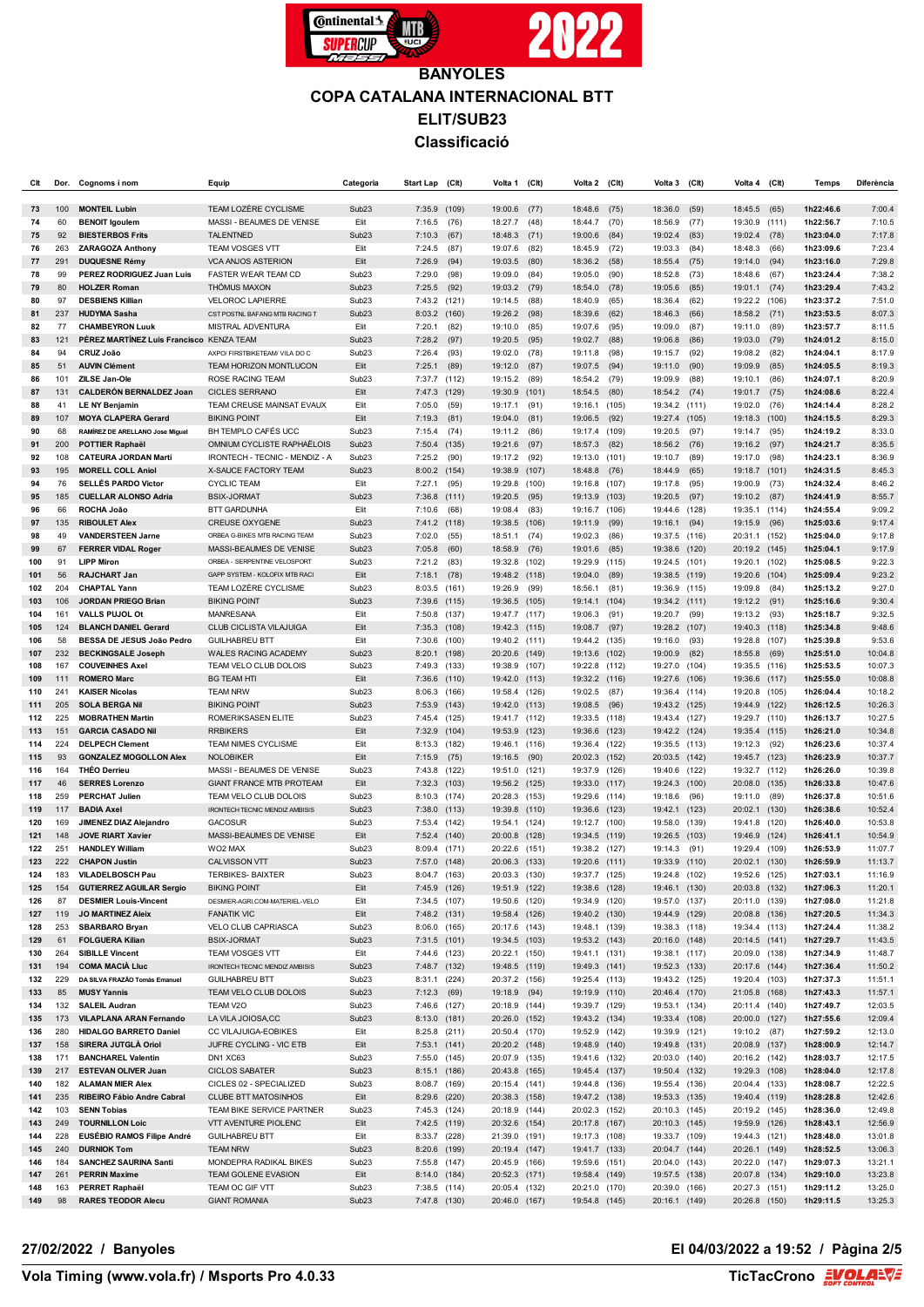

| Clt |     | Dor. Cognoms i nom                | Equip                           | Categoria         | Start Lap (Clt) |       | Volta 1 (Clt) |       | Volta 2 (Clt) | Volta 3 (Clt) |       | Volta 4 (Clt) |       | <b>Temps</b> | <b>Diferència</b> |
|-----|-----|-----------------------------------|---------------------------------|-------------------|-----------------|-------|---------------|-------|---------------|---------------|-------|---------------|-------|--------------|-------------------|
|     |     |                                   |                                 |                   |                 |       |               |       |               |               |       |               |       |              |                   |
| 150 | 277 | <b>ARLES Robin</b>                | TEAM V2O                        | Elit              | 8:21.0 (202)    |       | 20:03.5 (131) |       | 19:36.3 (121) | 20:21.3 (154) |       | 21:05.5 (167) |       | 1h29:27.6    | 13:41.4           |
| 151 | 78  | <b>MCGUIRE Rory</b>               | <b>SCOTTISH CYCLING</b>         | Sub <sub>23</sub> | 7:23.0          | (86)  | 20:38.8       | (159) | 20:27.3 (175) | 20:29.4       | (158) | 20:34.7 (153) |       | 1h29:33.2    | 13:47.0           |
| 152 | 115 | <b>DIAZ TORRES Juan Francisco</b> | IRONTECH TECNIC MENDIZ AMBISIS  | Elit              | 7:34.0 (105)    |       | 20:38.8       | (159) | 20:11.5 (160) | 20:18.5       | (152) | 20:56.4 (162) |       | 1h29:39.2    | 13:53.0           |
| 153 | 109 | QUINTANA CASANOVAS Joan           | RADIKALBIKES RACING TEAM        | Elit              | 7:43.0 (120)    |       | 20:37.2 (156) |       | 19:53.7 (144) | 20:17.2       | (150) | 21:11.2 (170) |       | 1h29:42.3    | 13:56.1           |
| 154 | 72  | <b>ANCION HAVET Stefan</b>        | <b>JORMA BIKE ACA</b>           | Sub <sub>23</sub> | 7:31.9 (102)    |       | 20:02.8       | (129) | 20:28.9 (177) | 21:01.3 (177) |       | 20:40.2 (157) |       | 1h29:45.1    | 13:58.9           |
| 155 | 113 | <b>DOMENECH FERNANDEZ Oriol</b>   | SANTVI CLUB ESPORTIU            | Elit              | 7:40.6 (117)    |       | 21:39.5 (192) |       | 20:05.6 (155) | 20:18.3 (151) |       | 20:01.2 (129) |       | 1h29:45.2    | 13:59.0           |
| 156 | 112 | <b>AGUSTI SOLE Lluc</b>           | KENDA-BICIOCASION BARCELONA     | Sub <sub>23</sub> | $7:40.3$ (116)  |       | 20:16.8 (142) |       | 20:12.5 (161) | 20:23.2 (155) |       | 21:12.5 (172) |       | 1h29:45.3    | 13:59.1           |
| 157 | 170 | <b>PAUL Vanrenterghem</b>         | TEAM VTT GAURIAC 33             | Elit              | $8:02.6$ (158)  |       | 20:47.9       | (168) | 20:22.0 (172) | 20:11.0 (147) |       | 20:25.6 (148) |       | 1h29:49.1    | 14:02.9           |
| 158 | 168 | <b>MEYNIEL Mathis</b>             | <b>XC63</b>                     | Sub <sub>23</sub> | 8:02.2 (157)    |       | 20:07.9       | (135) | 19:55.3 (146) | 20:44.3       | (169) | 21:09.3 (169) |       | 1h29:59.0    | 14:12.8           |
| 159 | 289 | <b>VAN DEN HANENBERG Stan</b>     |                                 | Sub <sub>23</sub> | 8:28.1 (217)    |       | 21:25.3       | (179) | 20:07.5 (156) | 20:03.1       | (141) | 20:00.2 (128) |       | 1h30:04.2    | 14:18.0           |
| 160 | 126 | <b>ARAN CALONJA Marti</b>         | <b>FERBIKES PRATS</b>           | Sub <sub>23</sub> | 7:59.7 (153)    |       | 20:09.8 (137) |       | 20:10.0 (158) | 20:59.2 (176) |       | 21:02.5 (163) |       | 1h30:21.2    | 14:35.0           |
| 161 | 176 | <b>COUDOUIN Enguerrand</b>        | TEAM CREUSE MAINSAT EVAUX       | Elit              | 7:59.1 (152)    |       | 20:19.1 (146) |       | 20:21.4 (171) | 20:35.2 (163) |       | 21:16.7 (173) |       | 1h30:31.5    | 14:45.3           |
| 162 | 255 | <b>VLASATÝ Jakub</b>              | ROUVY SPECIALIZED               | Sub <sub>23</sub> | 8:30.7          | (223) | 21:08.3 (175) |       | 20:05.5 (154) | 20:32.0       | (160) | 20:16.8 (143) |       | 1h30:33.3    | 14:47.1           |
| 163 | 212 | <b>GARCIA SANCHEZ Joaquin</b>     | <b>JOSE SABATER</b>             | Sub <sub>23</sub> | 8:16.4          | (190) | 21:01.3 (173) |       | 19:55.6 (147) | 20:20.0       | (153) | 21:02.9 (164) |       | 1h30:36.2    | 14:50.0           |
| 164 | 122 | <b>JORDAN REINALDO Arnau</b>      | <b>CLUB CICLES CATALUNYA</b>    | Sub <sub>23</sub> | 8:11.9 (177)    |       | 20:41.7 (162) |       | 20:12.6 (162) | 20:38.5       | (165) | 20:53.6 (161) |       | 1h30:38.3    | 14:52.1           |
| 165 | 243 | <b>MUTH Benjamin</b>              | TEAM NRW / RAPIRO BIKETIME      | Sub <sub>23</sub> | 8:18.4 (194)    |       | 20:39.7 (161) |       | 20:13.4 (163) | 20:52.3       | (174) | 20:36.2 (154) |       | 1h30:40.0    | 14:53.8           |
| 166 | 262 | <b>SCHOUTEDEN Brian</b>           | ORBEA G-BIKES MTB CYCLING TEAM  | Sub <sub>23</sub> | 8:14.0 (184)    |       | 20:11.7 (139) |       | 20:20.8 (169) | 21:03.5 (178) |       | 20:51.8 (160) |       | 1h30:41.8    | 14:55.6           |
| 167 | 174 | <b>LAFORCADE Pierre-Amaury</b>    | TEAM OC GIF VTT                 | Sub <sub>23</sub> | 7:58.5 (151)    |       | 21:36.8 (188) |       | 20:17.2 (166) | 20:24.0 (157) |       | 20:37.4 (155) |       | 1h30:53.9    | 15:07.7           |
| 168 | 165 | <b>MEYNIEL Théo</b>               | <b>XC 63</b>                    | Sub <sub>23</sub> | 8:02.9 (159)    |       | 20:10.3 (138) |       | 20:13.4 (163) | 20:37.9       | (164) | 22:01.0 (178) |       | 1h31:05.5    | 15:19.3           |
| 169 | 269 | <b>PATERAS Laurent</b>            | <b>ENTENTE XC 64</b>            | Sub <sub>23</sub> | 8:17.3 (191)    |       | 20:48.1 (169) |       | 20:23.7 (173) | 20:33.4       | (162) | 21:04.6 (166) |       | 1h31:07.1    | 15:20.9           |
| 170 | 196 | <b>PAGET Matteo</b>               | AIX VTT                         | Sub <sub>23</sub> | 7:57.7 (149)    |       | 20:41.8       | (163) | 21:06.1 (199) | 21:09.3       | (180) | 20:50.4 (159) |       | 1h31:45.3    | 15:59.1           |
| 171 | 230 | <b>MOREIRA DA SILVA João</b>      | <b>GUILHABREU BTT</b>           | Sub <sub>23</sub> | 8:21.9 (203)    |       | 21:33.8       | (185) | 20:29.0 (178) | 20:23.3       | (156) | 21:03.2 (165) |       | 1h31:51.2    | 16:05.0           |
| 172 | 149 | <b>CUSPINERA PERMANYER Albert</b> | <b>NA</b>                       | Elit              | 8:16.0 (189)    |       | 20:55.8 (172) |       | 20:30.0 (179) | 20:31.0       | (159) | 21:42.2 (177) |       | 1h31:55.0    | 16:08.8           |
| 173 | 226 | <b>FERRER RIBAS Oscar</b>         | <b>RR BIKERS</b>                | Elit              | 8:35.2 (232)    |       | 22:00.5 (206) |       | 20:11.4 (159) | 20:33.0 (161) |       | 20:40.8 (158) |       | 1h32:00.9    | 16:14.7           |
| 174 | 128 | <b>ROMÁN ORTIZ Adrián</b>         | C.C. RATPENAT                   | Elit              | $8:15.3$ (188)  |       | 21:54.0       | (200) | 20:25.2 (174) | 20:49.2 (172) |       | 20:38.5 (156) |       | 1h32:02.2    | 16:16.0           |
| 175 | 125 | PEÑALVER JUAN Josep               | RADIKALBIKES RACING TEAM        | Elit              | 7:54.1          | (144) | 21:22.5       | (178) | 20:38.7 (181) | 20:42.8       | (167) | 21:24.6 (175) |       | 1h32:02.7    | 16:16.5           |
| 176 | 159 | <b>LADET Antoine</b>              | <b>LESCAR VS</b>                | Sub <sub>23</sub> | 7:49.7 (134)    |       | 20:43.2 (164) |       | 21:01.3 (195) | 21:21.0       | (181) | 21:11.9 (171) |       | 1h32:07.1    | 16:20.9           |
| 177 | 90  | SINUÉS MICÓ Mario                 | AMUNT CC - TBIKES - BH          | Elit              | $7:18.5$ (80)   |       | 20:07.6 (134) |       | 21:49.8 (216) | 20:53.2 (175) |       | 22:08.1 (179) |       | 1h32:17.2    | 16:31.0           |
| 178 | 267 | <b>CURSOUX Aurélien</b>           | <b>GOLENE EVASION</b>           | Elit              | 8:23.0 (206)    |       | 21:12.4 (177) |       | 20:20.4 (168) | 20:49.9       | (173) | 21:33.8 (176) |       | 1h32:19.5    | 16:33.3           |
| 179 | 136 | <b>PORTA SERRANO Eduard</b>       | <b>TERBIKES BAIXTER</b>         | Elit              | 8:04.4 (162)    |       | 21:31.7 (184) |       | 20:39.6 (182) | 21:07.4 (179) |       | 21:18.7 (174) |       | 1h32:41.8    | 16:55.6           |
| 180 | 114 | <b>MEDINA Oriol</b>               | <b>MESBIKE &amp; FES - TUGA</b> | Elit              | $7:55.4$ (146)  |       | 21:09.4       | (176) | 20:43.9 (186) | 20:47.7       | (171) | 22:27.1       | (181) | 1h33:03.5    | 17:17.3           |
| 181 | 282 | NUÑEZ BATICÓN Israel              | <b>MASSI</b>                    | Elit              | 8:32.6 (226)    |       | 21:30.9 (182) |       | 20:14.4 (165) | 20:43.7       | (168) | 22:12.0 (180) |       | 1h33:13.6    | 17:27.4           |

### **Elit**

| $\mathbf{1}$   | 110            | <b>CAROD Titouan</b>              | <b>BMC MTB RACING</b>           | Elit | $6:20.6$ (11) |      | 17:34.5 | (8)  | 17:34.7 | (12) | 17:17.1 | (3)  | 16:59.3        | (1)  | 1h15:46.2 |        |
|----------------|----------------|-----------------------------------|---------------------------------|------|---------------|------|---------|------|---------|------|---------|------|----------------|------|-----------|--------|
| $\overline{2}$ | 19             | <b>COLOMBO Filippo</b>            | <b>BMC MTB RACING</b>           | Elit | 6:20.4        | (10) | 17:34.0 | (6)  | 17:09.3 | (1)  | 17:42.1 | (19) | 17:03.8        | (2)  | 1h15:49.6 | 3.4    |
| 3              | 18             | <b>LITSCHER Thomas</b>            | <b>KROSS ORLEN CYCLING TEAM</b> | Elit | 6:26.4        | (15) | 17:33.1 | (4)  | 17:29.9 | (5)  | 17:16.4 | (2)  | 17:10.4        | (4)  | 1h15:56.2 | 10.0   |
| 4              | 3              | <b>HATHERLY Alan</b>              | CANNONDALE FACTORY RACING       | Elit | 6:14.0        | (2)  | 17:39.5 | (12) | 17:10.5 | (2)  | 17:41.5 | (17) | 17:15.5        | (6)  | 1h16:01.0 | 14.8   |
| 5              | $\mathbf 1$    | <b>CINK Ondrei</b>                | <b>KROSS ORLEN CYCLING TEAM</b> | Elit | 6:18.8        | (7)  | 17:40.0 | (14) | 17:31.7 | (7)  | 17:16.2 | (1)  | 17:20.0        | (8)  | 1h16:06.7 | 20.5   |
| 6              | 11             | <b>BRAIDOT Luca</b>               | TEAM SANTA CRUZ FSA             | Elit | $6:29.3$ (19) |      | 17:33.2 | (5)  | 17:32.1 | (9)  | 17:27.7 | (5)  | 17:09.8        | (3)  | 1h16:12.1 | 25.9   |
| $\overline{7}$ | $\overline{2}$ | <b>DASCALU Vlad</b>               | <b>TREK FACTORY RACING</b>      | Elit | 6:14.2        | (3)  | 17:40.6 | (15) | 17:34.5 | (10) | 17:32.5 | (10) | 17:13.1        | (5)  | 1h16:14.9 | 28.7   |
| 8              | 20             | ULLOA AREVALO Jose Gerardo        | MASSI-BEAUMES DE VENISE         | Elit | 6:41.1        | (29) | 17:22.2 | (1)  | 17:29.0 | (4)  | 17:29.2 | (8)  | 17:18.2        | (7)  | 1h16:19.7 | 33.5   |
| 9              | $\overline{5}$ | <b>AVANCINI Henrique</b>          | CANNONDALE FACTORY RACING       | Elit | 6:14.6        | (4)  | 17:38.1 | (9)  | 17:38.6 | (17) | 17:29.8 | (9)  | 17:21.1        | (9)  | 1h16:22.2 | 36.0   |
| 10             | $\overline{4}$ | <b>WAWAK Bartłomiej</b>           | <b>KROSS ORLEN CYCLING TEAM</b> | Elit | 6:13.5        | (1)  | 17:38.7 | (11) | 17:39.5 | (19) | 17:33.9 | (12) | 17:21.9        | (10) | 1h16:27.5 | 41.3   |
| 11             | 256            | <b>PHILIPP Antoine</b>            |                                 | Elit | $6:27.1$ (16) |      | 17:32.0 | (2)  | 17:34.6 | (11) | 17:28.9 | (7)  | 17:26.8        | (11) | 1h16:29.4 | 43.2   |
| 12             | 6              | <b>VALERO SERRANO David</b>       | BH TEMPLO CAFÉS UCC             | Elit | 6:17.6        | (5)  | 17:44.5 | (20) | 17:31.2 | (6)  | 17:27.5 | (4)  | 17:29.8        | (12) | 1h16:30.6 | 44.4   |
| 13             | 16             | <b>CULLELL ESTAPE Jofre</b>       |                                 | Elit | 6:30.7        | (21) | 17:48.3 | (24) | 17:16.0 | (3)  | 17:28.3 | (6)  | 17:30.6        | (13) | 1h16:33.9 | 47.7   |
| 14             | 15             | <b>SHWARZBAUER Luca</b>           | CANYON CLLCTV                   | Elit | 6:19.4        | (8)  | 17:38.2 | (10) | 17:36.7 | (15) | 17:35.0 | (13) | 17:42.2        | (19) | 1h16:51.5 | 1:05.3 |
| 15             | 21             | <b>ZANOTTI Juri</b>               | <b>BMC MTB RACING</b>           | Elit | 6:31.5        | (22) | 17:32.7 | (3)  | 17:31.8 | (8)  | 17:33.8 | (11) | 17:44.2        | (20) | 1h16:54.0 | 1:07.8 |
| 16             | 12             | <b>BRANDL Maximilian</b>          | LEXWARE MOUNTAINBIKE TEAM       | Elit | $6:26.0$ (13) |      | 17:46.2 | (22) | 17:38.9 | (18) | 17:37.5 | (15) | $17:32.5$ (14) |      | 1h17:01.1 | 1:14.9 |
| 17             | 9              | <b>CARSTENSEN Sebastian Fini</b>  | <b>KMC ORBEA</b>                | Elit | 6:19.8        | (9)  | 17:34.2 | (7)  | 17:35.0 | (13) | 17:35.4 | (14) | 17:59.1 (32)   |      | 1h17:03.5 | 1:17.3 |
| 18             | 14             | <b>COLLEDANI Nadir</b>            | MMR FACTORY RACING TEAM         | Elit | $6:21.5$ (12) |      | 17:41.4 | (16) | 17:47.8 | (22) | 17:38.2 | (16) | 17:45.5        | (21) | 1h17:14.4 | 1:28.2 |
| 19             | 31             | <b>LIST David</b>                 | LEXWARE MOUNTAINBIKE TEAM       | Elit | 6:46.1        | (32) | 17:43.6 | (18) | 17:36.1 | (14) | 17:42.0 | (18) | 17:37.2        | (17) | 1h17:25.0 | 1:38.8 |
| 20             | 74             | <b>TRARIEUX Julien</b>            | MASSI-BEAUMES DE VENISE         | Elit | 6:57.8        | (40) | 17:50.7 | (25) | 17:37.1 | (16) | 17:43.8 | (20) | 17:36.9        | (15) | 1h17:46.3 | 2:00.1 |
| 21             | 22             | <b>INDERGAND Reto</b>             |                                 | Elit | $6:27.4$ (17) |      | 17:39.9 | (13) | 17:44.1 | (20) | 17:59.3 | (26) | 17:57.1        | (28) | 1h17:47.8 | 2:01.6 |
| 22             | 238            | <b>BLUMS Martins</b>              | CST POSTNL BAFANG MTB RACING T  | Elit | 6:29.9        | (20) | 17:42.6 | (17) | 17:48.7 | (23) | 17:58.2 | (25) | 17:50.5        | (25) | 1h17:49.9 | 2:03.7 |
| 23             | 27             | <b>EGGER Georg</b>                | SPEED COMPANY RACING            | Elit | $6:36.5$ (26) |      | 17:52.7 | (28) | 17:55.4 | (26) | 17:53.0 | (22) | 17:40.4        | (18) | 1h17:58.0 | 2:11.8 |
| 24             | 23             | <b>ALBIN Vital</b>                | THÖMUS MAXON                    | Elit | 6:33.1        | (23) | 17:47.7 | (23) | 17:45.5 | (21) | 18:11.7 | (34) | 17:47.5        | (22) | 1h18:05.5 | 2:19.3 |
| 25             | $\overline{7}$ | <b>MAROTTE Maxime</b>             | <b>TEAM SANTA CRUZ FSA</b>      | Elit | 6:18.2        | (6)  | 18:02.1 | (32) | 18:12.5 | (34) | 18:12.6 | (35) | 17:49.4        | (23) | 1h18:34.8 | 2:48.6 |
| 26             | 62             | <b>BAUM Lukas</b>                 | SPEED COMPANY RACING            | Elit | $6:48.5$ (35) |      | 17:45.4 | (21) | 17:51.1 | (24) | 17:53.6 | (23) | 18:27.2        | (45) | 1h18:45.8 | 2:59.6 |
| 27             | 17             | <b>ROTH Joel</b>                  | <b>BIXS PERFORMANCE TEAM</b>    | Elit | $6:46.5$ (33) |      | 18:02.5 | (33) | 17:55.9 | (28) | 18:08.1 | (31) | 17:58.9        | (31) | 1h18:51.9 | 3:05.7 |
| 28             | 47             | <b>ROUDIL-CORTINAT Axel</b>       | GIANT FRANCE XC PRO TEAM        | Elit | $7:00.3$ (44) |      | 18:01.0 | (31) | 17:54.2 | (25) | 17:57.0 | (24) | 18:05.4 (37)   |      | 1h18:57.9 | 3:11.7 |
| 29             | 105            | <b>SCHUERMANS Jens</b>            | SCOTT CREUSE OXYGENE GUERET     | Elit | 6:34.7        | (24) | 17:43.9 | (19) | 17:55.8 | (27) | 18:23.5 | (41) | 18:28.6        | (46) | 1h19:06.5 | 3:20.3 |
| 30             | 28             | DE FROIDMONT Pierre               | <b>KMC ORBEA</b>                | Elit | 6:47.9        | (34) | 18:07.4 | (34) | 18:10.2 | (32) | 18:00.6 | (27) | 18:03.9        | (34) | 1h19:10.0 | 3:23.8 |
| 31             | 33             | <b>VASTL Jan</b>                  | GAPP SYSTEM - KOLOFIX MTB RACI  | Elit | 6:52.0        | (36) | 18:08.5 | (35) | 18:05.1 | (29) | 18:08.1 | (31) | 18:12.3        | (38) | 1h19:26.0 | 3:39.8 |
| 32             | 37             | <b>RODRÍGUEZ GUEDE Pablo</b>      | BH TEMPLO CAFÉS UCC             | Elit | 6:39.8        | (28) | 17:54.5 | (29) | 18:17.2 | (37) | 18:14.9 | (36) | 18:23.5        | (44) | 1h19:29.9 | 3:43.7 |
| 33             | 24             | <b>ZSALTSMAN Tomer</b>            | JB BRUNEX SUPERIOR FACTORY RAC  | Elit | $6:38.6$ (27) |      | 18:34.6 | (50) | 18:25.0 | (41) | 18:04.2 | (29) | 17:49.8        | (24) | 1h19:32.2 | 3:46.0 |
| 34             | 29             | <b>RAGGL Gregor</b>               | JB BRUNEX SUPERIOR FACTORY RAC  | Elit | 6:41.8        | (30) | 18:21.7 | (37) | 18:29.2 | (46) | 18:09.2 | (33) | 17:51.2        | (26) | 1h19:33.1 | 3:46.9 |
| 35             | 38             | <b>ALMAZAN PATON Cole Kenneth</b> | ORANGE SEAL OFF-ROAD TEAM       | Elit | 6:55.7        | (39) | 18:00.6 | (30) | 18:06.6 | (31) | 18:15.2 | (37) | 18:17.7        | (40) | 1h19:35.8 | 3:49.6 |
| 36             | 35             | <b>ESTEBAN AGÜERO Ismael</b>      | LOGOS ENERGÍA - BH              | Elit | 6:59.9        | (42) | 18:30.9 | (43) | 18:05.6 | (30) | 18:05.1 | (30) | 17:57.6        | (29) | 1h19:39.1 | 3:52.9 |
| 37             | 42             | <b>BOSQUE RUANO Cristofer</b>     | <b>X-SAUCE FACTORY TEAM</b>     | Elit | 7:00.0        | (43) | 18:27.0 | (40) | 18:12.5 | (34) | 18:04.0 | (28) | 17:58.5        | (30) | 1h19:42.0 | 3:55.8 |
| 38             | 34             | ŠKARNITZL Jan                     | GAPP SYSTEM - KOLOFIX MTB RACI  | Elit | $7:01.5$ (45) |      | 18:32.8 | (46) | 18:17.2 | (37) | 18:17.6 | (38) | 17:55.4        | (27) | 1h20:04.5 | 4:18.3 |
| 39             | 30             | <b>GUERRINI Marcel</b>            | <b>BIXS PERFORMANCE TEAM</b>    | Elit | $6:58.3$ (41) |      | 18:33.5 | (47) | 18:19.3 | (40) | 18:23.4 | (40) | 18:04.5        | (36) | 1h20:19.0 | 4:32.8 |
| 40             | 10             | <b>ANDREASSEN Simon</b>           | CANNONDALE FACTORY RACING       | Elit | $6:26.3$ (14) |      | 17:52.1 | (27) | 18:26.9 | (43) | 18:57.6 | (55) | 18:36.8 (47)   |      | 1h20:19.7 | 4:33.5 |

### **27/02/2022 / Banyoles El 04/03/2022 a 19:52 / Pàgina 3/5**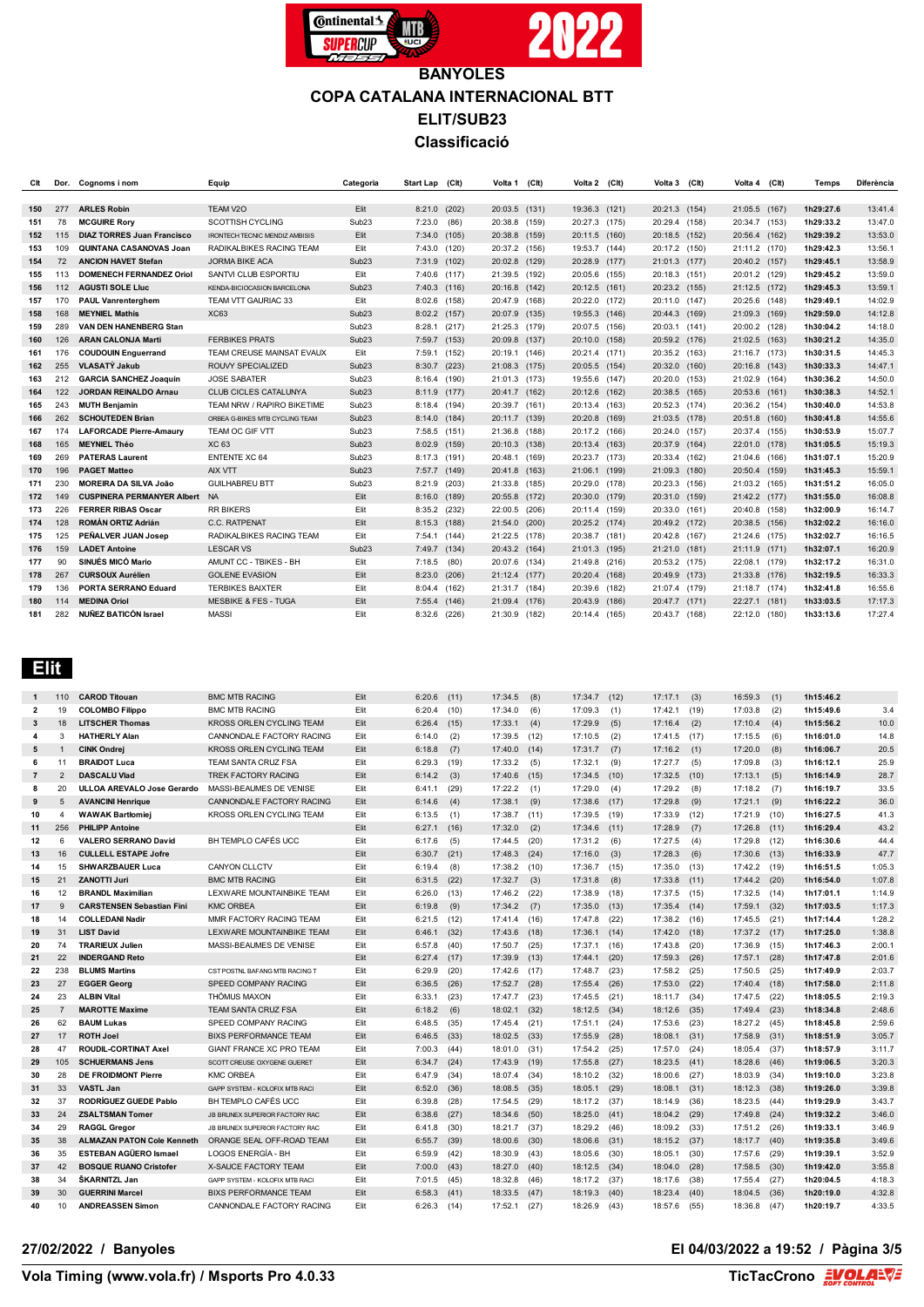

| Clt      | Dor.       | Cognoms i nom                                        | Equip                                                | Categoria    | <b>Start Lap</b> | (C <sub>l</sub> ) | Volta 1            | $($ Clt $)$   | Volta 2            | (CIt)        | Volta 3            | (Clt)        | Volta 4            | (C <sub>It</sub> ) | Temps                  | Diferència         |
|----------|------------|------------------------------------------------------|------------------------------------------------------|--------------|------------------|-------------------|--------------------|---------------|--------------------|--------------|--------------------|--------------|--------------------|--------------------|------------------------|--------------------|
| 41       | 43         | <b>MARINHEIRO Ricardo</b>                            | <b>CLUBE BTT MATOSINHOS</b>                          | Elit         | 6:45.0           | (31)              | 18:41.5            | (51)          | 18:11.4            | (33)         | 18:32.5            | (46)         | 18:20.1            | (41)               | 1h20:30.5              | 4:44.3             |
| 42       | 40         | <b>KOBES Lukáš</b>                                   | GAPP SYSTEM - KOLOFIX MTB RAC                        | Elit         | 6:55.4           | (38)              | 18:32.6            | (44)          | 18:18.5            | (39)         | 18:28.6            | (43)         | 18:22.4            | (42)               | 1h20:37.5              | 4:51.3             |
| 43       | 95         | <b>BREGENZER Alex</b>                                | EIGHTY AID RACING TEAM                               | Elit         | 7:08.1           | (50)              | 18:25.4            | (38)          | 18:26.7            | (42)         | 18:34.6            | (47)         | 18:03.7            | (33)               | 1h20:38.5              | 4:52.3             |
| 44       | 71         | <b>GOMEZ DÍAZ Ever Alejandro</b>                     | <b>RR BIKERS</b>                                     | Elit         | 7:13.6           | (54)              | 18:32.7            | (45)          | 18:28.6            | (45)         | 18:19.4            | (39)         | 18:04.3            | (35)               | 1h20:38.6              | 4:52.4             |
| 45       | 88         | <b>DELPECH Ludovic</b>                               | <b>VELOROC LAPIERRE</b>                              | Elit         | 7:21.7           | (61)              | 18:42.6            | (53)          | 18:15.2            | (36)         | 18:26.7            | (42)         | 18:23.1            | (43)               | 1h21:09.3              | 5:23.1             |
| 46       | 13         | <b>HÆGSTAD Erik</b>                                  | <b>KMC ORBEA</b>                                     | Elit         | 6:35.7           | (25)              | 18:20.2            | (36)          | 18:44.9            | (53)         | 18:50.6            | (50)         | 18:41.6            | (48)               | 1h21:13.0              | 5:26.8             |
| 47       | 65         | <b>ARIZA GARCIA Xavier</b>                           | CORRATEC - VIC SPORTS TEAM                           | Elit         | 7:06.9           | (49)              | 18:25.4            | (38)          | 18:44.5            | (51)         | 18:28.7            | (44)         | 18:42.0            | (49)               | 1h21:27.5              | 5:41.3             |
| 48       | 233        | <b>MARKT Karl</b>                                    | JB BRUNEX SUPERIOR FACTORY RAC                       | Elit         | 7:03.5           | (47)              | 18:41.6            | (52)          | 18:40.7            | (48)         | 18:57.1            | (54)         | 18:17.0            | (39)               | 1h21:39.9              | 5:53.7             |
| 49       | 54         | <b>GUIMARÃES FERREIRA Roberto Carlos</b>             | <b>GUILHABREU BTT</b>                                | Elit         | 6:54.3           | (37)              | 18:30.1            | (42)          | 18:51.2            | (55)         | 18:31.1            | (45)         | 18:57.0            | (52)               | 1h21:43.7              | 5:57.5             |
| 50       | 8          | <b>GRIOT Thomas</b>                                  | CANYON CLLCTV                                        | Elit         | 7:02.6           | (46)              | 19:18.7            | (63)          | 19:56.1            | (82)         | 17:51.6            | (21)         | 17:37.0            | (16)               | 1h21:46.0              | 5:59.8             |
| 51       | 86         | <b>PIJUAN PORCEL Xavier</b>                          | RR BIKES TEAM                                        | Elit         | 7:22.4           | (62)              | 18:53.2            | (54)          | 18:27.2 (44)       |              | 18:42.3            | (48)         | 18:48.7            | (51)               | 1h22:13.8              | 6:27.6             |
| 52       | 265        | <b>SOULA Thibault</b>                                | TEAM VOSGES VTT                                      | Elit         | 7:09.4           | (51)              | 18:34.3            | (49)          | 18:41.8            | (50)         | 18:47.7            | (49)         | 19:02.1            | (56)               | 1h22:15.3              | 6:29.1             |
| 53       | 79         | FEIJOO Iván                                          | MMR FACTORY RACING TEAM                              | Elit         | 7:13.0           | (53)              | 18:34.0            | (48)          | 18:40.7            | (48)         | 18:58.6            | (56)         | 19:09.7            | (57)               | 1h22:36.0              | 6:49.8             |
| 54       | 60         | <b>BENOIT Igoulem</b>                                | MASSI - BEAUMES DE VENISE                            | Elit         | 7:16.5           | (56)              | 18:27.7            | (41)          | 18:44.7            | (52)         | 18:56.9            | (53)         | 19:30.9            | (67)               | 1h22:56.7              | 7:10.5             |
| 55       | 263        | <b>ZARAGOZA Anthony</b>                              | TEAM VOSGES VTT                                      | Elit         | 7:24.5           | (63)              | 19:07.6            | (57)          | 18:45.9            | (54)         | 19:03.3            | (57)         | 18:48.3            | (50)               | 1h23:09.6              | 7:23.4             |
| 56       | 291        | <b>DUQUESNE Rémy</b>                                 | VCA ANJOS ASTERION                                   | Elit         | 7:26.9           | (65)              | 19:03.5            | (55)          | 18:36.2            | (47)         | 18:55.4            | (52)         | 19:14.0            | (63)               | 1h23:16.0              | 7:29.8             |
| 57       | 77         | <b>CHAMBEYRON Luuk</b>                               | MISTRAL ADVENTURA                                    | Elit         | 7:20.1           | (60)              | 19:10.0            | (59)          | 19:07.6            | (61)         | 19:09.0            | (58)         | 19:11.0            | (60)               | 1h23:57.7              | 8:11.5             |
| 58       | 51         | <b>AUVIN Clément</b>                                 | TEAM HORIZON MONTLUCON                               | Elit         | 7:25.1           | (64)              | 19:12.0            | (60)          | 19:07.5            | (60)         | 19:11.0            | (59)         | 19:09.9            | (58)               | 1h24:05.5              | 8:19.3             |
| 59       | 131        | <b>CALDERÓN BERNALDEZ Joan</b>                       | <b>CICLES SERRANO</b>                                | Elit         | 7:47.3           | (80)              | 19:30.9            | (65)          | 18:54.5            | (56)         | 18:54.2            | (51)         | 19:01.7            | (54)               | 1h24:08.6              | 8:22.4             |
| 60       | 41         | <b>LE NY Benjamin</b>                                | TEAM CREUSE MAINSAT EVAUX                            | Elit         | 7:05.0           | (48)              | 19:17.1            | (62)          | 19:16.1            | (63)         | 19:34.2            | (69)         | 19:02.0            | (55)               | 1h24:14.4              | 8:28.2             |
| 61       | 107        | <b>MOYA CLAPERA Gerard</b>                           | <b>BIKING POINT</b>                                  | Elit         | 7:19.3           | (59)              | 19:04.0            | (56)          | 19:06.5            | (59)         | 19:27.4            | (65)         | 19:18.3            | (64)               | 1h24:15.5              | 8:29.3             |
| 62       | 76         | SELLÉS PARDO Victor                                  | <b>CYCLIC TEAM</b>                                   | Elit         | 7:27.1           | (66)              | 19:29.8            | (64)          | 19:16.8            | (65)         | 19:17.8            | (61)         | 19:00.9            | (53)               | 1h24:32.4              | 8:46.2             |
| 63       | 66         | ROCHA João                                           | <b>BTT GARDUNHA</b>                                  | Elit         | 7:10.6           | (52)              | 19:08.4            | (58)          | 19:16.7            | (64)         | 19:44.6            | (75)         | 19:35.1            | (68)               | 1h24:55.4              | 9:09.2             |
| 64       | 56         | <b>RAJCHART Jan</b>                                  | GAPP SYSTEM - KOLOFIX MTB RACI                       | Elit         | 7:18.1           | (57)              | 19:48.2            | (72)          | 19:04.0            | (57)         | 19:38.5            | (72)         | 19:20.6            | (65)               | 1h25:09.4              | 9:23.2             |
| 65       | 161        | VALLS PUJOL Of                                       | <b>MANRESANA</b>                                     | Elit         | 7:50.8           | (83)              | 19:47.7            | (71)          | 19:06.3            | (58)         | 19:20.7            | (62)         | 19:13.2            | (62)               | 1h25:18.7              | 9:32.5             |
| 66       | 124        | <b>BLANCH DANIEL Gerard</b>                          | CLUB CICLISTA VILAJUIGA                              | Elit         | 7:35.3           | (73)              | 19:42.3            | (69)          | 19:08.7            | (62)         | 19:28.2            | (67)         | 19:40.3            | (71)               | 1h25:34.8              | 9:48.6             |
| 67       | 58         | BESSA DE JESUS João Pedro                            | <b>GUILHABREU BTT</b>                                | Elit         | 7:30.6           | (67)              | 19:40.2            | (67)          | 19:44.2            | (77)         | 19:16.0            | (60)         | 19:28.8            | (66)               | 1h25:39.8              | 9:53.6             |
| 68       | 111        | <b>ROMERO Marc</b>                                   | <b>BG TEAM HTI</b>                                   | Elit         | 7:36.6           | (74)              | 19:42.0            | (68)          | 19:32.2            | (67)         | 19:27.6            | (66)         | 19:36.6            | (70)               | 1h25:55.0              | 10:08.8            |
| 69       | 151        | <b>GARCIA CASADO Nil</b>                             | <b>RRBIKERS</b>                                      | Elit         | 7:32.9           | (69)              | 19:53.9            | (75)          | 19:36.6            | (73)         | 19:42.2            | (74)         | 19:35.4            | (69)               | 1h26:21.0              | 10:34.8            |
| 70       | 224        | <b>DELPECH Clement</b>                               | TEAM NIMES CYCLISME                                  | Elit         | 8:13.3           | (98)              | 19:46.1            | (70)          | 19:36.4            | (72)         | 19:35.5            | (70)         | 19:12.3            | (61)               | 1h26:23.6              | 10:37.4            |
| 71       | 93         | <b>GONZALEZ MOGOLLON Alex</b>                        | <b>NOLOBIKER</b>                                     | Elit         | 7:15.9           | (55)              | 19:16.5            | (61)          | 20:02.3            | (84)         | 20:03.5            | (82)         | 19:45.7            | (74)               | 1h26:23.9              | 10:37.7            |
| 72       | 46         | <b>SERRES Lorenzo</b>                                | <b>GIANT FRANCE MTB PROTEAM</b>                      | Elit         | 7:32.3           | (68)              | 19:56.2            | (76)          | 19:33.0            | (68)         | 19:24.3            | (63)         | 20:08.0            | (80)               | 1h26:33.8              | 10:47.6            |
| 73       | 148        | <b>JOVE RIART Xavier</b>                             | MASSI-BEAUMES DE VENISE                              | Elit         | 7:52.4           | (85)              | 20:00.8            | (78)          | 19:34.5            | (69)         | 19:26.5            | (64)         | 19:46.9            | (75)               | 1h26:41.1              | 10:54.9            |
| 74       | 154        | <b>GUTIERREZ AGUILAR Sergio</b>                      | <b>BIKING POINT</b>                                  | Elit         | 7:45.9           | (79)              | 19:51.9            | (74)          | 19:38.6            | (74)         | 19:46.1            | (77)         | 20:03.8            | (78)               | 1h27:06.3              | 11:20.1            |
| 75       | 87         | <b>DESMIER Louis-Vincent</b>                         | DESMIER-AGRI.COM-MATERIEL-VELO                       | Elit         | 7:34.5           | (72)              | 19:50.6            | (73)          | 19:34.9            | (70)         | 19:57.0            | (80)         | 20:11.0            | (84)               | 1h27:08.0              | 11:21.8            |
| 76       | 119        | <b>JO MARTINEZ Aleix</b>                             | <b>FANATIK VIC</b>                                   | Elit         | 7:48.2           | (81)              | 19:58.4            | (77)          | 19:40.2            | (75)         | 19:44.9            | (76)         | 20:08.8            | (81)               | 1h27:20.5              | 11:34.3            |
| 77       | 264        | <b>SIBILLE Vincent</b>                               | TEAM VOSGES VTT                                      | Elit         | 7:44.6           | (78)              | 20:22.1            | (83)          | 19:41.1            | (76)         | 19:38.1            | (71)         | 20:09.0            | (83)               | 1h27:34.9              | 11:48.7            |
| 78       | 280        | <b>HIDALGO BARRETO Daniel</b>                        | CC VILAJUIGA-EOBIKES                                 | Elit         | 8:25.8           | (111)             | 20:50.4            | (89)          | 19:52.9            | (80)         | 19:39.9            | (73)         | 19:10.2            | (59)               | 1h27:59.2              | 12:13.0            |
| 79       | 158<br>235 | SIRERA JUTGLÀ Oriol                                  | JUFRE CYCLING - VIC ETB                              | Elit         | 7:53.1           | (86)              | 20:20.2            | (82)          | 19:48.9            | (79)         | 19:49.8            | (78)         | 20:08.9            | (82)               | 1h28:00.9              | 12:14.7            |
| 80       | 249        | RIBEIRO Fábio Andre Cabral                           | <b>CLUBE BTT MATOSINHOS</b>                          | Elit<br>Elit | 8:29.6           | (114)             | 20:38.3            | (86)          | 19:47.2            | (78)         | 19:53.3            | (79)         | 19:40.4            | (72)               | 1h28:28.8              | 12:42.6            |
| 81<br>82 | 228        | <b>TOURNILLON Loic</b><br>EUSÉBIO RAMOS Filipe André | <b>VTT AVENTURE PIOLENC</b><br><b>GUILHABREU BTT</b> | Elit         | 7:42.5<br>8:33.7 | (76)<br>(118)     | 20:32.6<br>21:39.0 | (84)<br>(102) | 20:17.8<br>19:17.3 | (89)<br>(66) | 20:10.3<br>19:33.7 | (83)<br>(68) | 19:59.9<br>19:44.3 | (76)<br>(73)       | 1h28:43.1<br>1h28:48.0 | 12:56.9<br>13:01.8 |
| 83       | 261        | <b>PERRIN Maxime</b>                                 | TEAM GOLENE EVASION                                  | Elit         | 8:14.0           | (100)             | 20:52.3            | (90)          | 19:58.4            | (83)         | 19:57.5            | (81)         | 20:07.8            | (79)               | 1h29:10.0              | 13:23.8            |
| 84       | 277        | <b>ARLES Robin</b>                                   | TEAM V2O                                             | Elit         | 8:21.0           | (107)             | 20:03.5            | (79)          | 19:36.3            | (71)         | 20:21.3            | (88)         | 21:05.5            | (89)               | 1h29:27.6              | 13:41.4            |
| 85       | 115        | <b>DIAZ TORRES Juan Francisco</b>                    | IRONTECH TECNIC MENDIZ AMBISIS                       | Elit         | 7:34.0           | (70)              | 20:38.8            | (87)          | 20:11.5            | (87)         | 20:18.5            | (87)         | 20:56.4            | (88)               | 1h29:39.2              | 13:53.0            |
| 86       | 109        | QUINTANA CASANOVAS Joan                              | RADIKALBIKES RACING TEAM                             | Elit         | 7:43.0           | (77)              | 20:37.2            | (85)          | 19:53.7            | (81)         | 20:17.2            | (85)         | 21:11.2            | (90)               | 1h29:42.3              | 13:56.1            |
| 87       | 113        | <b>DOMENECH FERNANDEZ Oriol</b>                      | SANTVI CLUB ESPORTIU                                 | Elit         | 7:40.6           | (75)              | 21:39.5            | (103)         | 20:05.6            | (85)         | 20:18.3            | (86)         | 20:01.2            | (77)               | 1h29:45.2              | 13:59.0            |
| 88       | 170        | <b>PAUL Vanrenterghem</b>                            | TEAM VTT GAURIAC 33                                  | Elit         | 8:02.6           | (90)              | 20:47.9            | (88)          | 20:22.0            | (92)         | 20:11.0            | (84)         | 20:25.6            | (85)               | 1h29:49.1              | 14:02.9            |
| 89       | 176        | <b>COUDOUIN Enguerrand</b>                           | TEAM CREUSE MAINSAT EVAUX                            | Elit         | 7:59.1           | (89)              | 20:19.1            | (81)          | 20:21.4            | (91)         | 20:35.2            | (91)         | 21:16.7            | (91)               | 1h30:31.5              | 14:45.3            |
| 90       | 149        | <b>CUSPINERA PERMANYER Albert</b>                    | <b>NA</b>                                            | Elit         | 8:16.0           | (103)             | 20:55.8            | (91)          | 20:30.0            | (94)         | 20:31.0            | (89)         | 21:42.2            | (95)               | 1h31:55.0              | 16:08.8            |
| 91       | 226        | <b>FERRER RIBAS Oscar</b>                            | <b>RR BIKERS</b>                                     | Elit         | 8:35.2           | (120)             | 22:00.5            | (107)         | 20:11.4            | (86)         | 20:33.0            | (90)         | 20:40.8            | (87)               | 1h32:00.9              | 16:14.7            |
| 92       | 128        | ROMÁN ORTIZ Adrián                                   | C.C. RATPENAT                                        | Elit         | 8:15.3           | (102)             | 21:54.0            | (105)         | 20:25.2            | (93)         | 20:49.2            | (95)         | 20:38.5            | (86)               | 1h32:02.2              | 16:16.0            |
| 93       | 125        | PEÑALVER JUAN Josep                                  | RADIKALBIKES RACING TEAM                             | Elit         | 7:54.1           | (87)              | 21:22.5            | (95)          | 20:38.7            | (95)         | 20:42.8            | (92)         | 21:24.6            | (93)               | 1h32:02.7              | 16:16.5            |
| 94       | 90         | SINUÉS MICÓ Mario                                    | AMUNT CC - TBIKES - BH                               | Elit         | 7:18.5           | (58)              | 20:07.6            | (80)          | 21:49.8            | (110)        | 20:53.2            | (97)         | 22:08.1            | (96)               | 1h32:17.2              | 16:31.0            |
| 95       | 267        | <b>CURSOUX Aurélien</b>                              | <b>GOLENE EVASION</b>                                | Elit         | 8:23.0           | (108)             | 21:12.4            | (94)          | 20:20.4            | (90)         | 20:49.9            | (96)         | 21:33.8            | (94)               | 1h32:19.5              | 16:33.3            |
| 96       | 136        | <b>PORTA SERRANO Eduard</b>                          | <b>TERBIKES BAIXTER</b>                              | Elit         | 8:04.4           | (91)              | 21:31.7            | (99)          | 20:39.6            | (96)         | 21:07.4            | (98)         | 21:18.7            | (92)               | 1h32:41.8              | 16:55.6            |
| 97       | 114        | <b>MEDINA Oriol</b>                                  | <b>MESBIKE &amp; FES - TUGA</b>                      | Elit         | 7:55.4           | (88)              | 21:09.4            | (93)          | 20:43.9            | (99)         | 20:47.7            | (94)         | 22:27.1            | (98)               | 1h33:03.5              | 17:17.3            |
| 98       | 282        | <b>NUÑEZ BATICÓN Israel</b>                          | <b>MASSI</b>                                         | Elit         | 8:32.6           | (116)             | 21:30.9            | (98)          | 20:14.4            | (88)         | 20:43.7            | (93)         | 22:12.0            | (97)               | 1h33:13.6              | 17:27.4            |

 **Sub23** 

| $\mathbf{1}$   | 39 | <b>AZZARO Mathis</b>             | <b>BMC MTB RACING</b>       | Sub <sub>23</sub> | 6:33.7        | (2)  | 17:47.6 | (2)  | 17:58.9        | (2)  | 18:02.2        | (2)  | 17:39.8        | (1)  | 1h18:02.2 |        |
|----------------|----|----------------------------------|-----------------------------|-------------------|---------------|------|---------|------|----------------|------|----------------|------|----------------|------|-----------|--------|
| $\overline{2}$ | 32 | <b>AMOS Rilev</b>                | TREK FACTORY RACING         | Sub <sub>23</sub> | 6:33.3        | (1)  | 17:52.8 | (4)  | 18:00.0        | (3)  | 17:53.9        | (1)  | 17:59.0        | (3)  | 1h18:19.0 | 16.8   |
| 3              | 55 | <b>GRIECO Lucas</b>              | MASSI-BEAUMES DE VENISE     | Sub <sub>23</sub> | 6:47.0        | (5)  | 17:40.7 | (1)  | 17:50.2        | (1)  | $18:04.0$ (3)  |      | 18:11.3        | (5)  | 1h18:33.2 | 31.0   |
| 4              | 48 | <b>CAMPOS MOTOS David</b>        | BH TEMPLO CAFES UCC         | Sub <sub>23</sub> | 6:37.9        | (3)  | 17:47.9 | (3)  | 19:06.6 (34)   |      | 18:35.7        | (11) | 17:53.0        | (2)  | 1h20:01.1 | 1:58.9 |
| 5              | 82 | <b>CHENEVAL Loan</b>             | SCOTT CREUSE OXYGENE        | Sub <sub>23</sub> | 7:06.1        | (13) | 18:19.7 | (7)  | 18:13.3        | (5)  | 18:13.8        | (4)  | 18:20.8        | (6)  | 1h20:13.7 | 2:11.5 |
| 6.             | 45 | <b>KAISER Leon</b>               | TEAM BULLS                  | Sub <sub>23</sub> | 6:45.9        | (4)  | 18:15.1 | (6)  | 18:31.5        | (9)  | 18:36.2        | (13) | 18:23.5        | (7)  | 1h20:32.2 | 2:30.0 |
|                | 89 | <b>BARBER ARGUIMBAU Francesc</b> | PRIMAFLOR MONDRAKER GENUINS | Sub <sub>23</sub> | $7:06.5$ (14) |      | 18:29.1 | (8)  | 18:06.8        | (4)  | $18:25.3$ (7)  |      | $18:40.9$ (11) |      | 1h20:48.6 | 2:46.4 |
| 8              | 69 | <b>HOORNSMAN Niek</b>            | <b>TALENTNED</b>            | Sub <sub>23</sub> | 7:07.9        | (15) | 18:34.  | (10) | 18:24.5        | (7)  | 18:24.6        | (6)  | 18:32.8        | (10) | 1h21:03.9 | 3:01.7 |
| 9              | 59 | <b>CARVACHO Didac</b>            | IRONTECH-TECNIC-MENDIZ      | Sub <sub>23</sub> | 6:47.5        | (6)  | 18:14.3 | (5)  | $18:17.2$ (6)  |      | $18:52.1$ (22) |      | 19:04.6 (24)   |      | 1h21:15.7 | 3:13.5 |
| 10             | 64 | LARSEN William Hoines            | WO2 MAX                     | Sub <sub>23</sub> | 7:27.5        | (30) | 18:49.8 | (19) | 18:24.8        | (8)  | 18:30.9        | (8)  | 18:08.7        | (4)  | 1h21:21.7 | 3:19.5 |
| 11             | 57 | <b>BOSCH PICO Jaume</b>          | BH TEMPLO CAFES UCC.        | Sub <sub>23</sub> | 7:00.9        | (9)  | 18:34.3 | (11) | $18:43.1$ (17) |      | 18:43.4 (16)   |      | 18:25.9        | (8)  | 1h21:27.6 | 3:25.4 |
| 12             | 63 | <b>WEISS Hugo</b>                | GIANT FRANCE MTB PRO TEAM   | Sub <sub>23</sub> | 7:17.6        | (21) | 18:41.4 | (17) | 18:32.8        | (10) | 18:20.2        | (5)  | 18:42.7        | (13) | 1h21:34.7 | 3:32.5 |
| 13             | 52 | <b>WIEDMANN Luke</b>             | THÖMUS MAXON                | Sub <sub>23</sub> | 6:51.2        | (7)  | 18:37.8 | (14) | 18:37.0 (13)   |      | 18:47.4        | (19) | 18:44.4 (15)   |      | 1h21:37.8 | 3:35.6 |
| 14             | 75 | <b>VAN DIJK Chris</b>            | TALENTNED                   | Sub <sub>23</sub> | 7:13.9        | (18) | 18:35.7 | (12) | 18:44.1        | (18) | 18:33.0        | (10) | 18:42.0        | (12) | 1h21:48.7 | 3:46.5 |

### **27/02/2022 / Banyoles El 04/03/2022 a 19:52 / Pàgina 4/5**